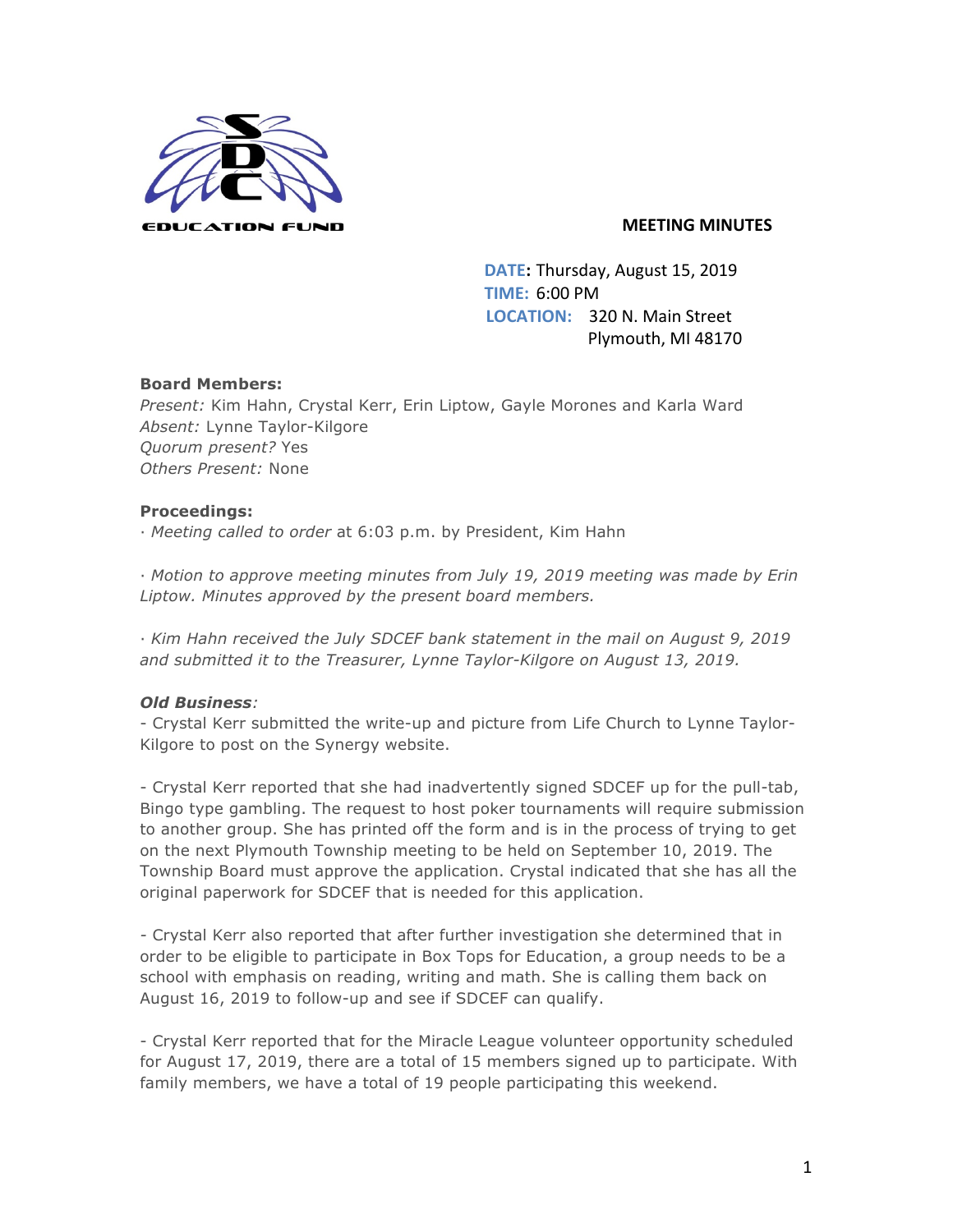- After reviewing the SDCEF section on the Synergy website, the Board had the following comments:

- Remove the Company Miracle League dates from SDCEF (these should be listed on the Company section)
- Remove new membership contract at end of day on August 15, 2019
- Add SDCEF Mission Statement

### *New Business:*

- With the announcement of the mandatory SDCEF Miracle League attendance at one of two games, the SDCEF Board has received requests to revoke the memberships of 2 members: Moniz and Whipple. Kim Hahn made a motion that given that it is the desire of each of the families, the Board accepts these revocations. The Board voted to unanimously accept these revocations. Kim Hahn will draft a letter indicating this decision on SDCEF letterhead for the Board's approval. Kim Hahn will also update the master member listing.

- Karla Ward to send an email reminder to Lynne Taylor-Kilgore to remove the new membership contract link from the Synergy site on the evening of August 15, 2019.

- Kim Hahn reminded everyone that the SDCEF Dine to Donate even was going to be held on Sunday, August 25, 2019. She indicated that she would be able to provide card stock to Erin Liptow in order to print SDCEF placards that could be dispersed by Compari's/Sardine Room/Fiamma. Erin will then print the placards and take them to Julie at Compari's for display.

- Kim Hahn provided an update regarding the test pilot program the SDCEF Board was conducting for Lions Game Bag Checks. SDCEF is subcontracting under the Franklin Band Boosters, so Franklin will pay us, although the timing of the payment is uncertain. After the Board does an initial game, we will evaluate if this is something that makes sense for SDCEF members.

- Crystal Kerr confirmed that the Grand Traverse Pie Company pie certificates fundraiser should be available to roll out at the September 14, 2019 Parent Meeting. In addition, we will be handing out a packet to each family that includes a Welcome Letter, Sponsor Letters and Sponsorship Forms. This meeting will be held at the Studio. Karla Ward to draft wording for a bullet that can be included on the sponsorship letter/form that indicates SDCEF dancers give back to the community.

- Erin Liptow indicated that she would contact Hungry Howie's around mid-October, so that we will be ready to roll out the Hungry Howie's fundraiser in November.

- Erin Liptow also indicated that she would mail letters to our prior sponsors after the September 14, 2019 Parent Meeting. She will print out the Returning Sponsors letter since she has all the addresses.